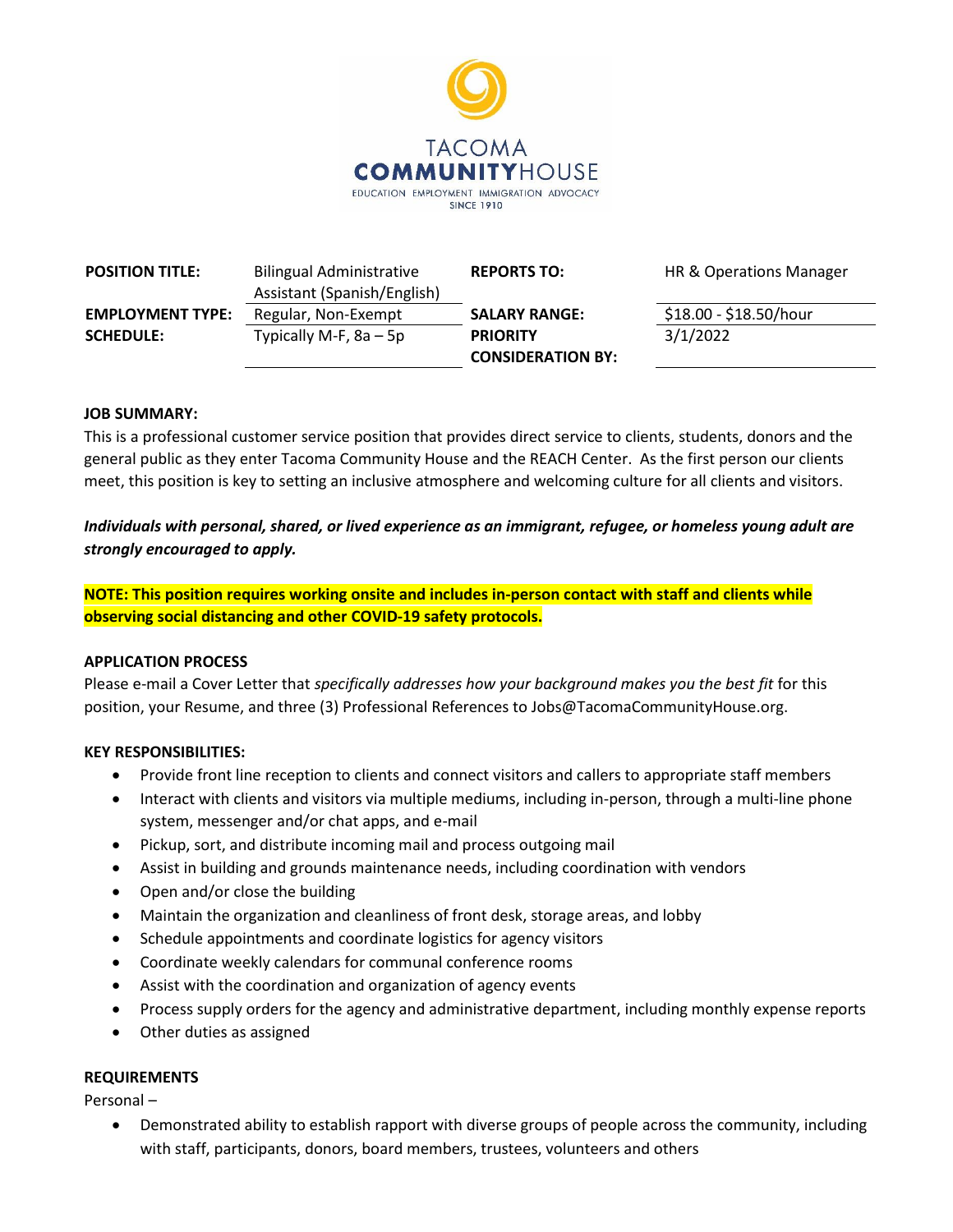- Deep respect and compassion for underserved communities
- Commitment to inclusivity and equity, as a goal and an approach
- High degree of emotional maturity and cultural competence, particularly as it relates to working with LGBTQIA+ populations, people of color, and at-risk youth and young adults
- Detail-oriented with high level of accuracy
- Dedication to maintaining confidentiality and the ability to determine how it must be applied
- Desire to innovate and implement ideas resourcefully, as an individual contributor and within the team
- Willingness to admit mistakes and learn new things

Experience & Skills –

- Bilingual English/Spanish, with proven ability to communicate fluently both verbally and in written form in both languages
- High School diploma or equivalent
- Ability to multitask in a fast-paced environment
- Ability to function flexibly in a setting with consistent interruptions and distractions
- Ability to work independently in a collaborative team environment
- Ability to organize and prioritize multiple projects and meet deadlines
- Ability to respond quickly to critical situations and make sound decisions
- Ability to work well under pressure, to rapidly assess problems, to develop solutions, and to deploy limited resources effectively
- Highly proficient computer skills, including data entry and word processing
- Comprehensive proficiency in Microsoft Suites

Other –

- Reliable transportation and a valid driver's license with proof of insurance
- Willingness to submit a background check and openly discuss

## **PREFERRED QUALIFICATIONS**

- Experience providing administrative support in a busy, professional environment
- Experience working in a culturally diverse environment with people from a variety of cultural, educational, and economic backgrounds
- Knowledge of Pierce County resources for low-income populations
- Knowledge and understanding of Pierce County's immigrant and refugee population
- Knowledge of and/or formal training the following areas: Equity, inclusion, and anti-racist practices; Cultural competency in issues faced by immigrants, refugees, youth and young adults, victims of crime, and LGBTQ individuals

## **PHYSICAL RQUIREMENTS & WORK CONDITIONS**

While performing the duties of this job, the employee is *regularly* required to:

- Remain in a stationary position for extended periods of time
- Operate a computer and other office equipment, such as copy machine or calculator
- Traverse around the building from one room to another
- Access files and/or supplies in cabinets and/or drawers close to the ground
- Communicate with coworkers and with clients whose primary language may not be English
- Review electronic and physical data for accuracy
- Pull garbage cans to the curb

While performing the duties of this job, the employee may *occasionally* be required to: